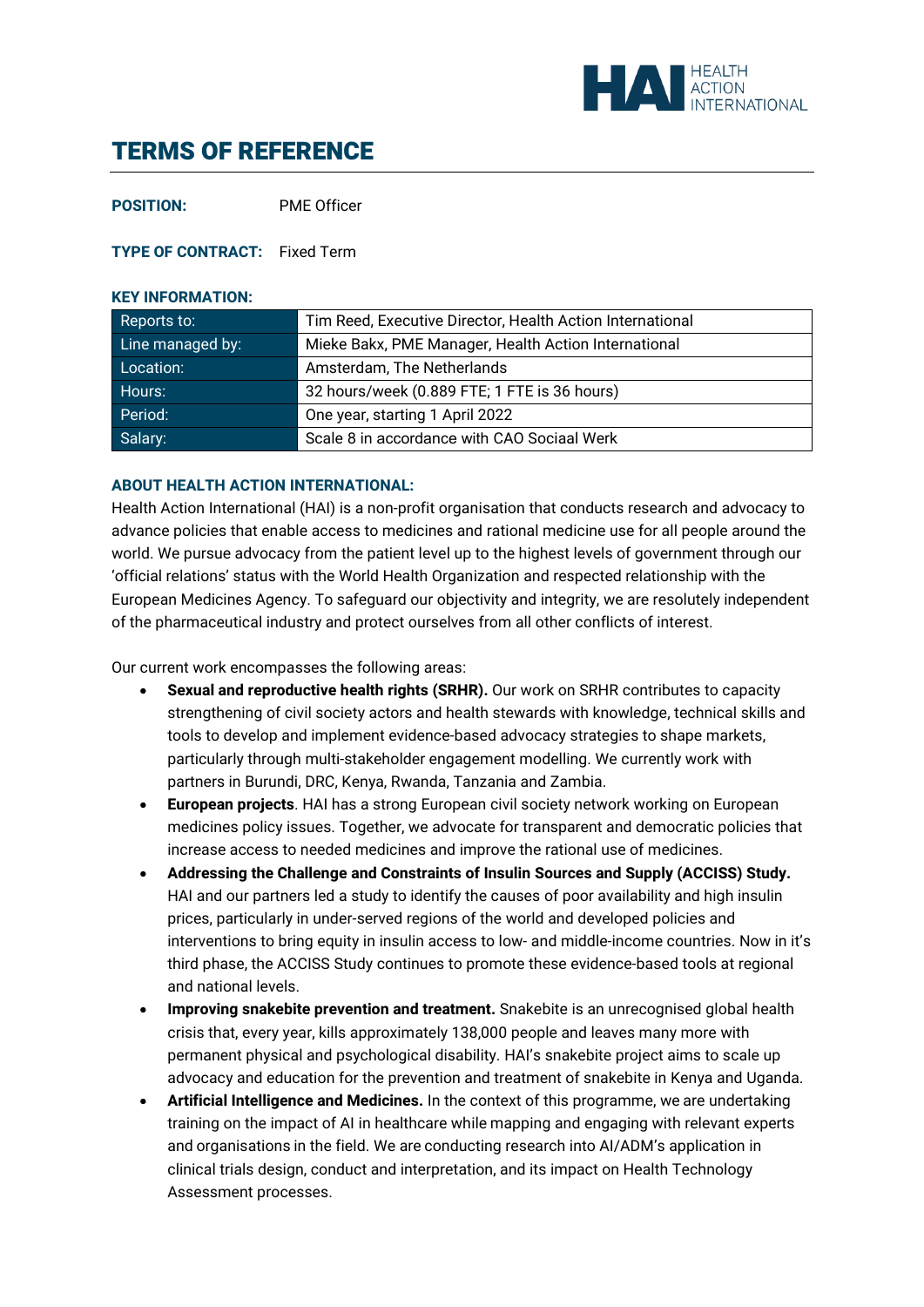## **THE ROLE**

The Planning, Monitoring and Evaluation (PME) Officer will be working together with the PME Manager to help develop and implement quality-assured PMEL (Planning, Monitoring, Evaluation and Learning) processes, both within HAI's projects and at an organisational level. Most importantly, they will assist HAI and its partners with the creation of a PMEL framework of its upcoming EuropeAid programme. Existing knowledge and experience of EU rules and regulations for M&E is therefore key. Last, they will be responsible for reporting to donors and (re)applying for funding.

### **DUTIES**

- Optimising PMEL cycles for both HAIs existing projects and organisational strategies.
- Undertake quality PMEL of existing projects and develop or refine tools and methodologies for both existing and upcoming projects.
- Strengthen the capacity of colleagues (both at HAI and at partner organisations) in PMEL topics, this will include extensive travel.
- Support the PME Manager with funding cycles (including locating new funding opportunities).
- Support donor reporting (including MoFA IATI and EuropeAid).
- Work in close collaboration with the HAI team and project partners for optimal development of funding applications and donor reports, and the monitoring of programmatic progress.
- Other duties at the behest of the Deputy- or Executive Director.
- General administrative duties as required.

### **ORGANISATIONAL POSITION**

- The PME Officer will work in close collaboration with HAI staff located in Amsterdam, as well as partner organisations in a range of countries.
- The PME Officer will be line-managed by the PME Manager.
- The PME Officer will report to the HAI Executive Director.

#### **PERSONAL ATTRIBUTES AND OTHER REQUIREMENTS**

- At least three years' experience in PME management and/or donor liaison.
- Master the general principles of effective management, such as prioritising in times of high demand; being pragmatic and realistic; and being politically sensitive.
- Experience with EU reporting.
- Willingness to travel extensively, particularly to the Great Lakes Region, Africa.
- Well-organised and detail-orientated.
- Ability to speak and write fluently in English. French and Dutch is a big plus.
- Previous experience working in the health/medicines field (particularly on pharmaceutical policy analysis) and in a non-profit organisation is an asset.
- Hard-working, collaborative, passionate about making a difference, and committed to HAI's values.
- Employee is, at the start date of the employment, in possession of a valid work permit for the Netherlands, for the duration of the agreement.

### **CONDITIONS OF EMPLOYMENT**

- The position is part-time (32 hours/week), starting on 1 April 2022 (with the possibility of an extension after one year).
- The duty station is Amsterdam.
- Regional, national and international travel will be required.